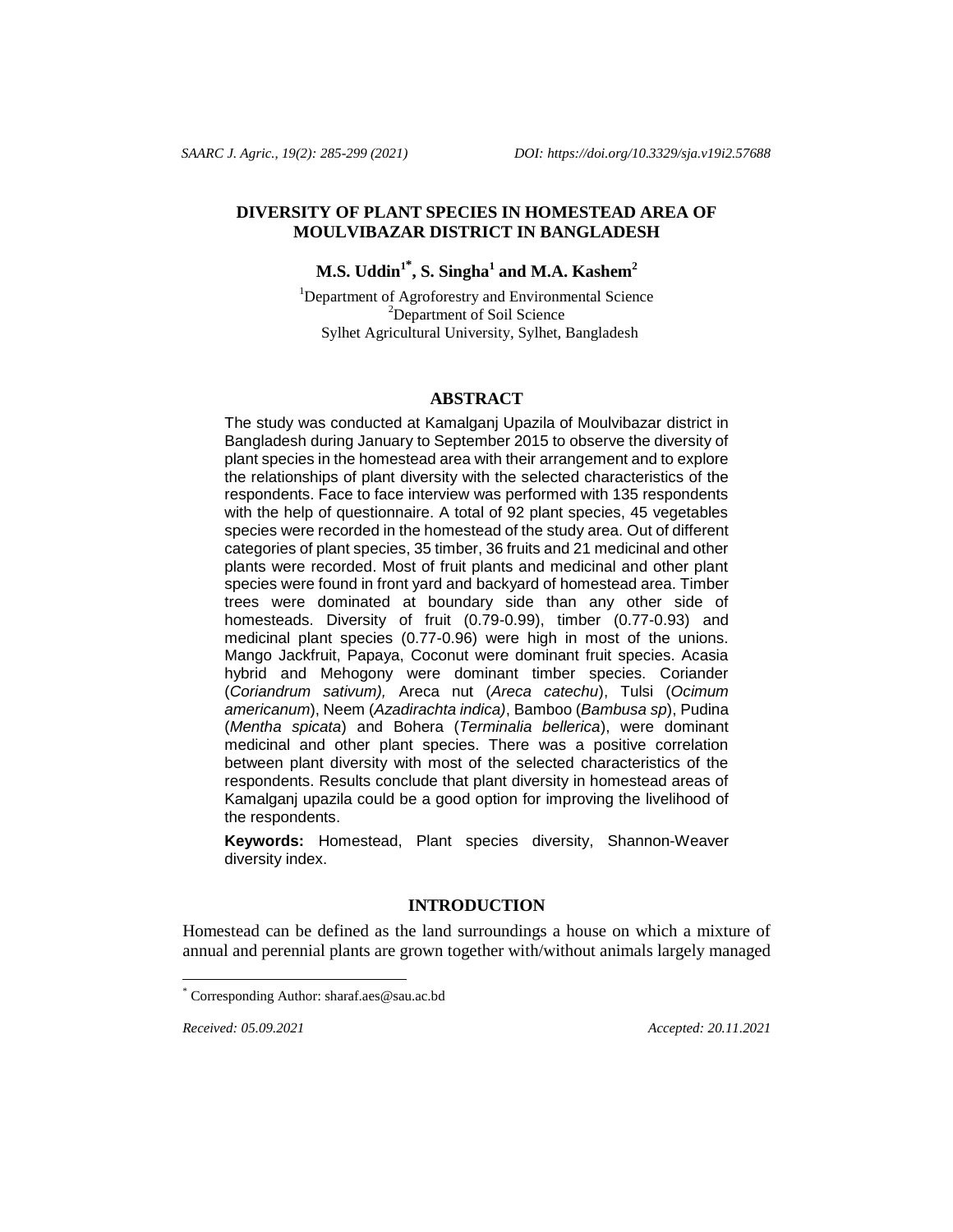by the household members for their own used or commercial purposes. It is one of the elaborate systems of indigenous agroforestry, mostly found in tropical and sub-tropical areas where subsistence land use system is predominated. Kumar and Nair (2004) defined it as a land use practice involving deliberate management of multipurpose trees and shrubs in intimate association with annual and perennial agricultural crops and invariably livestock within the compounds of individual houses, and the whole crop, tree-animal unit are being intensively managed by family labor. However, there is a consensus that the system is an intimate mix of diversified agricultural crops and multipurpose trees planted, maintained by members of the household and whose products are intended primarily for household consumption. In Bangladesh homestead agroforestry is referred to as 'Bosotvita Bagan' and is commonly considered as a small-scale enterprise established and maintained for household consumption, with additional household income through the sales of produce and environmental services (Alam, 2011). They constitute the most important source of food, fodder, wood, bamboo and other non-timber forest products in the country; attaining 15 to 25 times greater productivity than government administered forest lands (Miah and Hossain, 2002). Hence, home gardens in Bangladesh may act as refuges for many native and rare plants.

Homestead agroforestry systems attained international popularity because they represent good examples of sustainable and resilient farming systems (Kabir and Webb, 2008). A homestead is a unique combination of trees, shrubs, vegetables, livestock, animals, fishponds and human beings functioning as an ecosystem and maintaining the diversity of the life as well as the biological wealth. So, a rich homestead production system with plantations and other production enterprises provide immediate cash benefits as well as long term benefits for the farm families and thereby for the rural communities. Plant biodiversity is the variability between the plant kingdom and the ecosystem complex in which they occur. Plant diversity is defined as the variation among plant species, their varieties, and/or individual plant genotypes and phenotypes – underpins the productivity, resilience and adaptive capacity of agricultural systems (van de Wouw et al., 2010). This diversity is managed through farmers' cultivation and selection practices, with local exchange and gene flow among landraces encouraging genetic variation, and continued cultivation leading to local adaptation (Bellon, 1996; Louette et al., 1997; Mercer and Perales, 2010). Bangladesh has 15.4 million homesteads occupying 0.3 million hectares of land (Abedin and Quddus, 1990). Homestead represents a land use system involving deliberate management of multipurpose trees and shrubs in intimate association with seasonal vegetables (Fernandes and Nair, 1990). From the conservation point of view, homesteads are the in-situ conservation sites of wide range of plant biodiversity. Some time homesteads contained rare and very important materials. Most of the homesteads of landlord houses contained improved cultivars of different fruits, forest, medicinal and other aesthetic plants, which are very much important from horticultural and breeding point of view.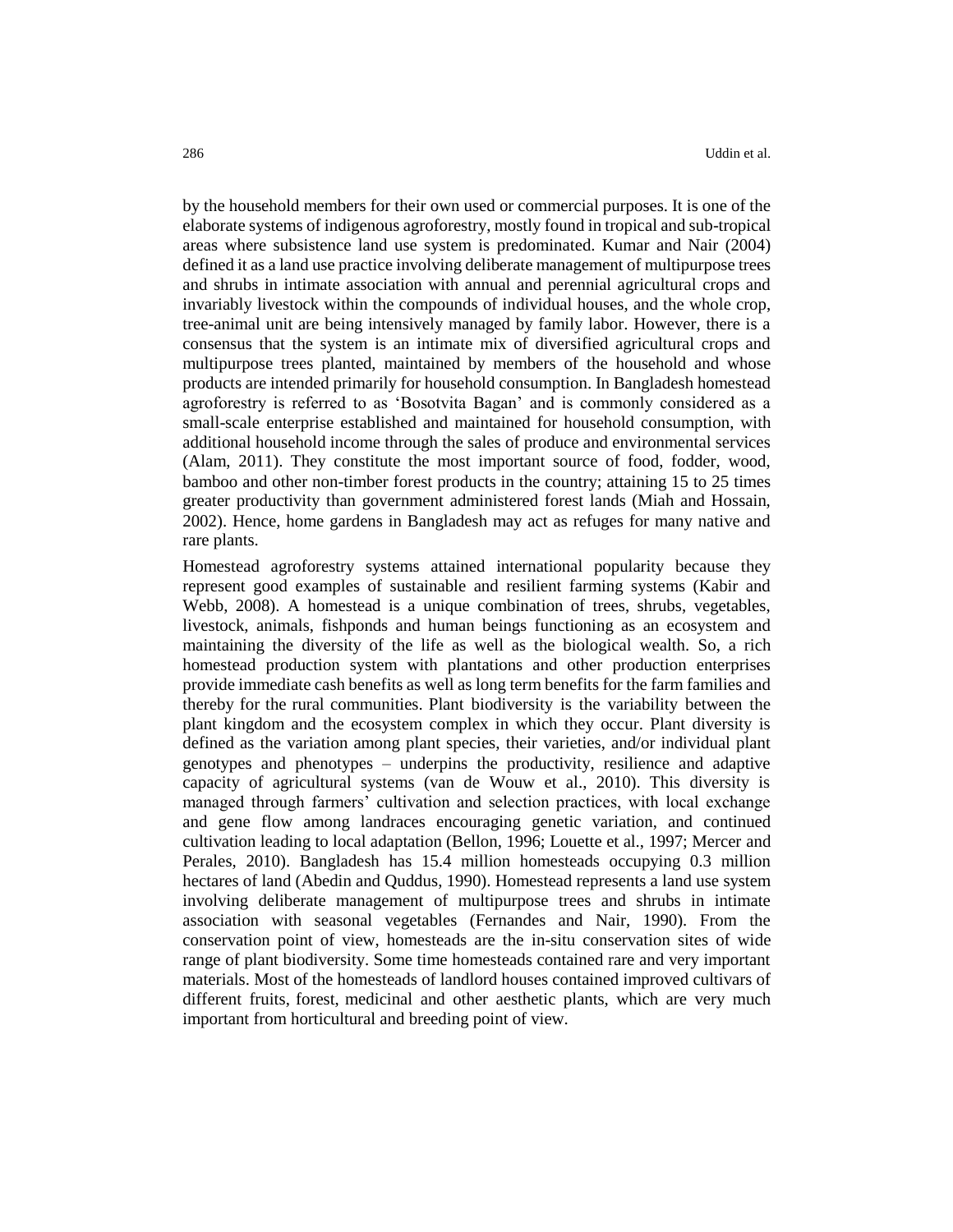Most of the homesteads of Kamalganj upazila comprising of hills and hillocks and there is a vast scope of producing fruits and vegetable to meet up the nutritional demand of the people of the surroundings. There is a pressing need to study, the diversity of plant species in the homestead area of Kamalganj upazila. With this view keeping in mind the present study was undertaken to observe the diversity of plant species and their relationship with the selective characteristics of the respondents in Kamalganj area. Considering the above facts, the study was undertaken to study the diversity of plant species in homesteads and its relationship with the selective characteristics of socio-economic condition of the respondents in Kamalganj upazila.

# **MATERIALS AND METHODS**

The study was conducted in Kamalganj upazila of Moulvibazar district in Bangladesh during January to September, 2015. A total of 135 respondents were used for the study. Data were collected by using the individual questionnaire. Before going to make interview, each respondent was given a brief introduction about the nature and purpose of the study and the researcher assured them that, all information would be kept confidential. After the completion of each interview, each questionnaire was checked to be sure that information to each of the items had been properly recorded. After completion of collecting data from all the interview schedules were coded, compiled, tabulated and analyzed in accordance with objectives of the study. In this process, all responses in the interview schedule were given numerical coded values. Local units were converted into standard international units. Qualitative data converted into quantitative ones by means of suitable scoring. The Shannon-Weaver Diversity Index (H′) was used to measure the existing plant species diversity in the study area. The H′ is the direct method of determining the diversity among the plant species. The H′ ranges from 0 to 1, where 1 indicates the maximum diversity. The higher the diversity index, the more is the diverse the population. The H' values  $\geq 0.75$  indicates the high diversity,  $H' = 0.50 - 0.75$  indicates moderate diversity and  $H' < 0.50$  indicates the low diversity (Jamago, 2000; Kete, 2001; Thuy, 2002; Uddin et al., 2006). Shannon-Weaver Diversity Index (H′) was calculated by using the following formula of Yu Li et al. (1996):

$$
H' = -\sum_{i=1}^{n} [(Pi * Log(Pi)]/Log(n)]
$$

Where,  $P_i$  is the proportion of the total number of entries belonging to the i<sup>th</sup> class and n is the number of phenotypic classes of plant species. The relative frequencies for the different classes were used to calculate the diversity index. The H′ for each of the unions, different homestead areas and plant species was calculated by using Microsoft Excel.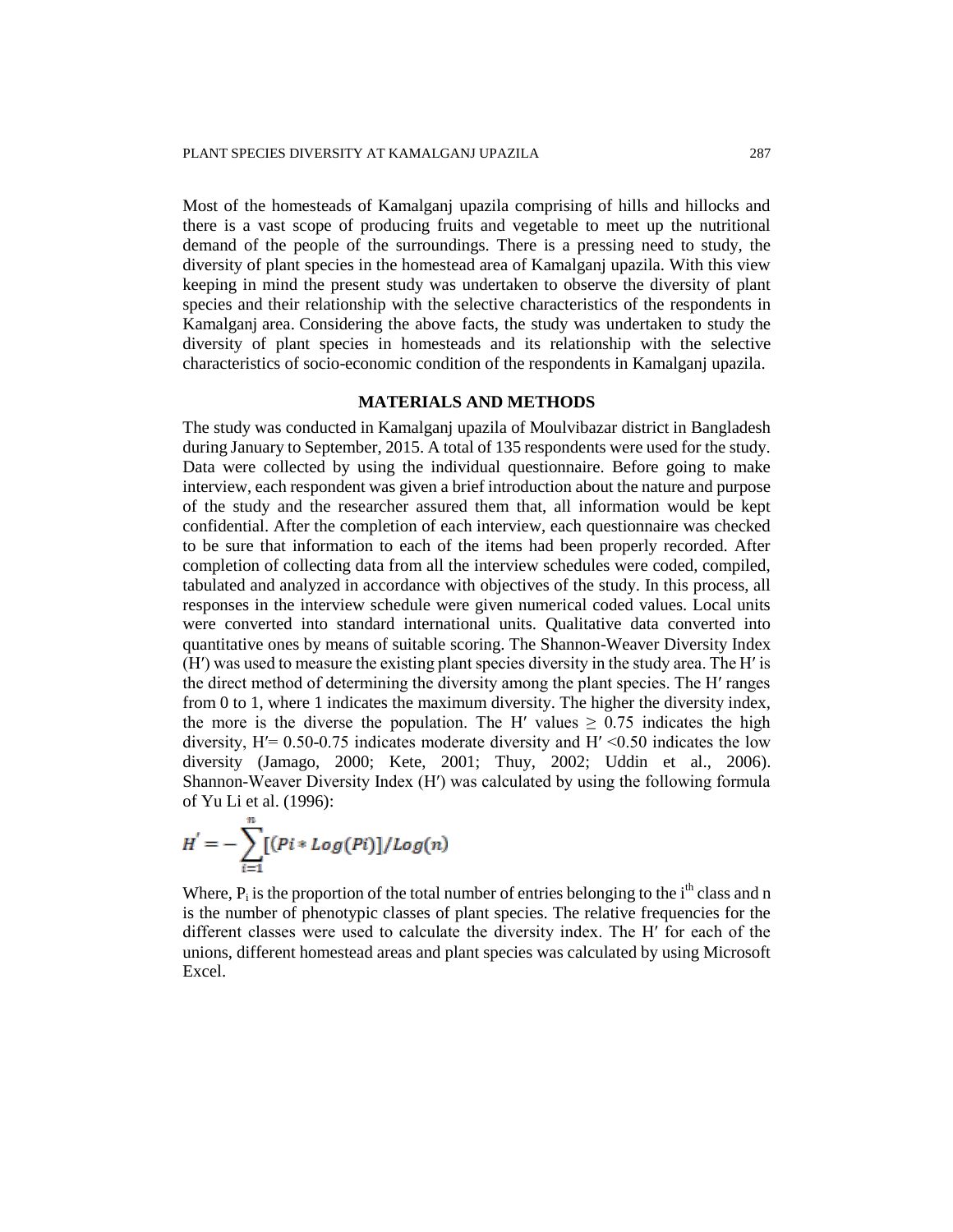### **RESULTS AND DISCUSSION**

#### **Plant species diversity**

Diversified plant species were observed in the homestead area. Total 137 plant species were recorded from the study area of which 35 (25.55%) timber species, 36 (26.28%) fruit species, 45 (32.85%) vegetable species and 21 (15.33%) medicinal and other plant species. Vegetable species was dominant followed by fruit and timber species compare to medicinal and other plant species (Table 1).

| Plant species              | No of existing plant species | Percentage |
|----------------------------|------------------------------|------------|
| Timber tree                | 35                           | 25.55      |
| Fruit tree                 | 36                           | 26.28      |
| Medicinal and other plants | 21                           | 15.33      |
| Vegetables                 | 45                           | 32.85      |
| <b>Total</b>               | 137                          | 100        |

Table 1. Plant species found at Kamalganj upazila of Moulvibazar district during 2015

# **Major timber, fruit, medicinal and other plant species**

A total of 92 different types of tree species (fruit timber, medicinal and other plants) were observed in the study area (Table 1). Among these 92 different tree species mangos, jackfruit, mahogony, acacia and coconut were found as dominant trees in the Kamalganj Upazila. These fruit trees can tolerate the drought condition and also meet up the demand for food, fuel and wood. Out of 35 timber tree species Mehogony (66.67%) followed by Acasia hybrid (62.96%) and Shegun (51.85%) were the dominant species in most of the respondents' homestead area (Table 2). The topography of land and soil type is suitable for fruit and timber tree species and due to meet up the demand for food and fuel most of the respondents planted fruit and timber tree species in their homestead areas. Similar type of timber species diversity was observed by Sadaat (2007) in Gaibandha who observed total 21 timber species in his study area. The higher timber tree species was observed in the present study due to more suitability of the soil and topography of the study area and for growing diversified tree species by the respondents to meet up their demand for fuel and wood.

Among the 36 fruit species Mango (92.69%), Jackfruit (85.19%), Papaya (74.07%), Coconut (59.26%), and lemon (51.85%) were dominant and found up to 51.85-92.59% in the study area (Table 2). More or less similar type of fruit species diversity was observed by Belali (2011) and he observed total 28 fruit species at Narayangonj area. Uddin et al (2002) reported that coconut was found in 98.63% household at Noakhali. While mango, banana, betel nut and date palm, were found at more than 60% homesteads of Noakhali. Abedin and Quddus (1990) found mango at 95% homesteads of Tangail and at above 67% homesteads of Ishurdi, Jessore, and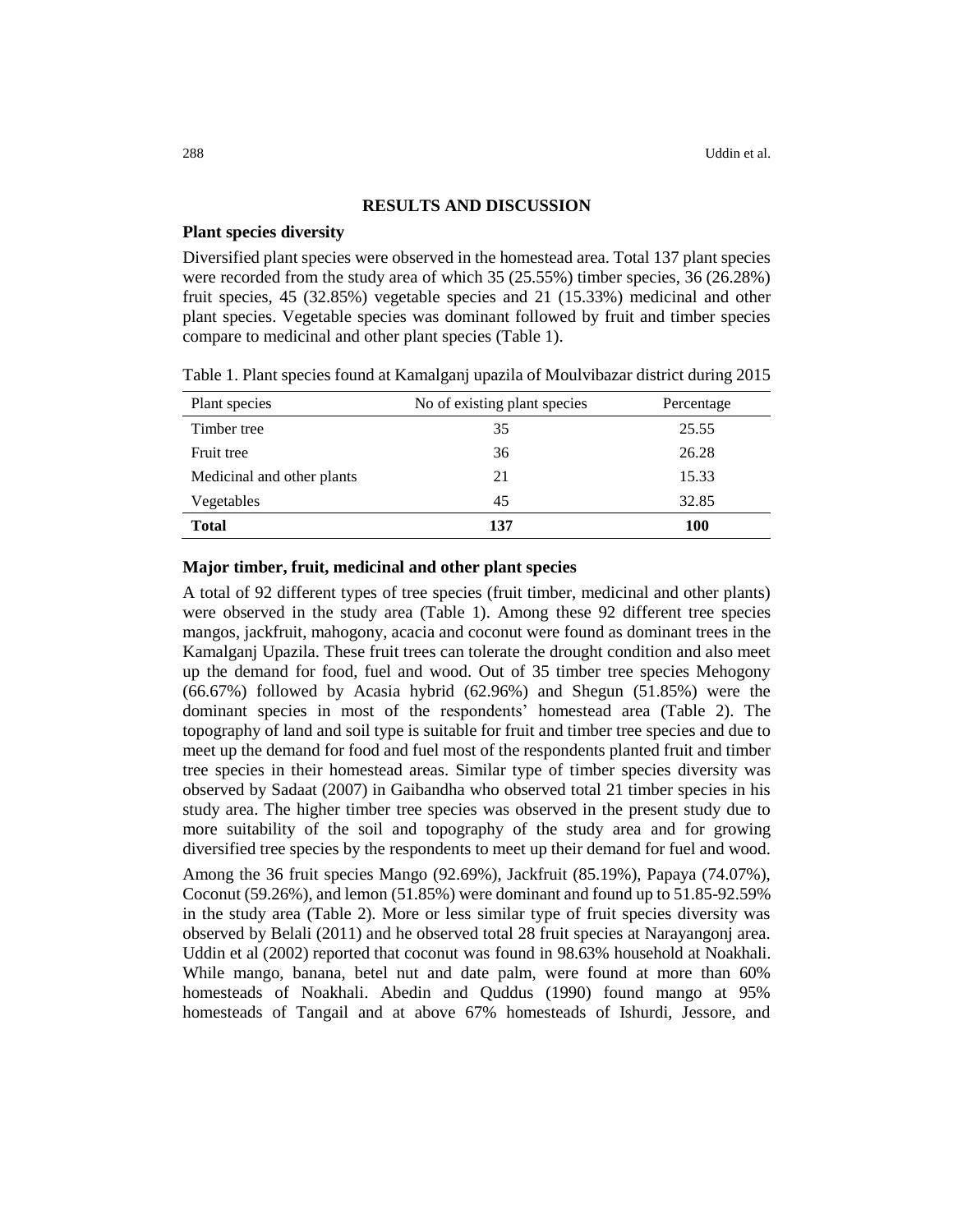Rangpur. Alam et al. (1990) observed that mango, jackfruit, coconut and banana were available at more than 65% homesteads of Jessore.Due to higher demand and price of the commodities the respondents in the present study planted more diversified fruits rather than the mono fruit crop either lemon or pumelo. Because their perception is that the other fruits are more profitable than the lemon or pumelo in respect of price.

| Sl.<br>No.           | Local Name                               | English/Common<br>Name | Scientific Name          |     | Respondents having tree<br>species |  |
|----------------------|------------------------------------------|------------------------|--------------------------|-----|------------------------------------|--|
|                      |                                          |                        |                          | No. | Percentage                         |  |
| 1.                   | Mehogony                                 | Mehogony               | Swietenia macrophiylla   | 90  | 66.67                              |  |
| 2.                   | Acasia hybrid                            | Acasia hybrid          | Acacia hybrida           | 85  | 62.96                              |  |
| 3.                   | Shegun                                   | Shegun/Tick            | Tectona grandis          | 70  | 51.85                              |  |
| <b>Fruit Species</b> |                                          |                        |                          |     |                                    |  |
| 1.                   | Aam                                      | Mango                  | Mangifera indica         | 125 | 92.59                              |  |
| 2.                   | Kathal                                   | Jackfruit              | Artocarpus heterophyllus | 115 | 85.19                              |  |
| 3.                   | Pepe                                     | Papaya                 | Carica papaya            | 100 | 74.07                              |  |
| 4.                   | Kola                                     | Banana                 | Musa sapientum           | 85  | 62.96                              |  |
| 6.                   | Narikel                                  | Coconut                | Cocos nucifera           | 80  | 59.26                              |  |
| 7.                   | Jambura                                  | Pamelo                 | Citrus grandis           | 75  | 55.56                              |  |
| 8.                   | Lemon                                    | Lemon                  | Citrus limon             | 70  | 51.85                              |  |
|                      | <b>Medicinal and other plant species</b> |                        |                          |     |                                    |  |
| 1.                   | Dhania                                   | Coriander              | Coriandrum sativum       | 120 | 88.89                              |  |
| 2.                   | Supari                                   | Areca nut              | Areca catechu            | 105 | 77.78                              |  |
| 3.                   | Tulsi                                    | Tulsi                  | Ocimum americanum        | 100 | 74.07                              |  |
| $\overline{4}$ .     | Neem                                     | Neem                   | Azadirachta indica       | 92  | 68.15                              |  |
| 5.                   | Bansh                                    | Bamboo                 | Bambusa sp               | 90  | 66.67                              |  |
| 6.                   | Pudina                                   | Mint                   | Mentha spicata           | 80  | 59.26                              |  |
| 7.                   | Bohera                                   | Belaric myrobalan      | Terminalia bellerica     | 70  | 51.85                              |  |

Table 2. Major timber, fruit, medicinal and other plant species found at Kamalganj upazila of Moulvibazar district during 2015

Among the 21 medicinal and other plant species recorded in the studies area, Dhania/Coriander (88.89%), Areca nut (77.78%), Tulsi (74.07%), Neem (68.15%), Bamboo (66.67%) pudina (58.26%) and bohera (51.85%) were dominant and found in 51.85-88.89% of the respondent's house (Table 2). The diversity of medicinal plant species in the study area was lower compare to timber and fruit species. Mahogani, badhi and neem was found at 50% homesteads of the Noakhali district (Uddin et al., 2002. Abedin and Quddus (1990) found neem at 33% homesteads of Rajshahi and at 35% homesteads of Rangpur. Comparatively higher number of medicinal plant species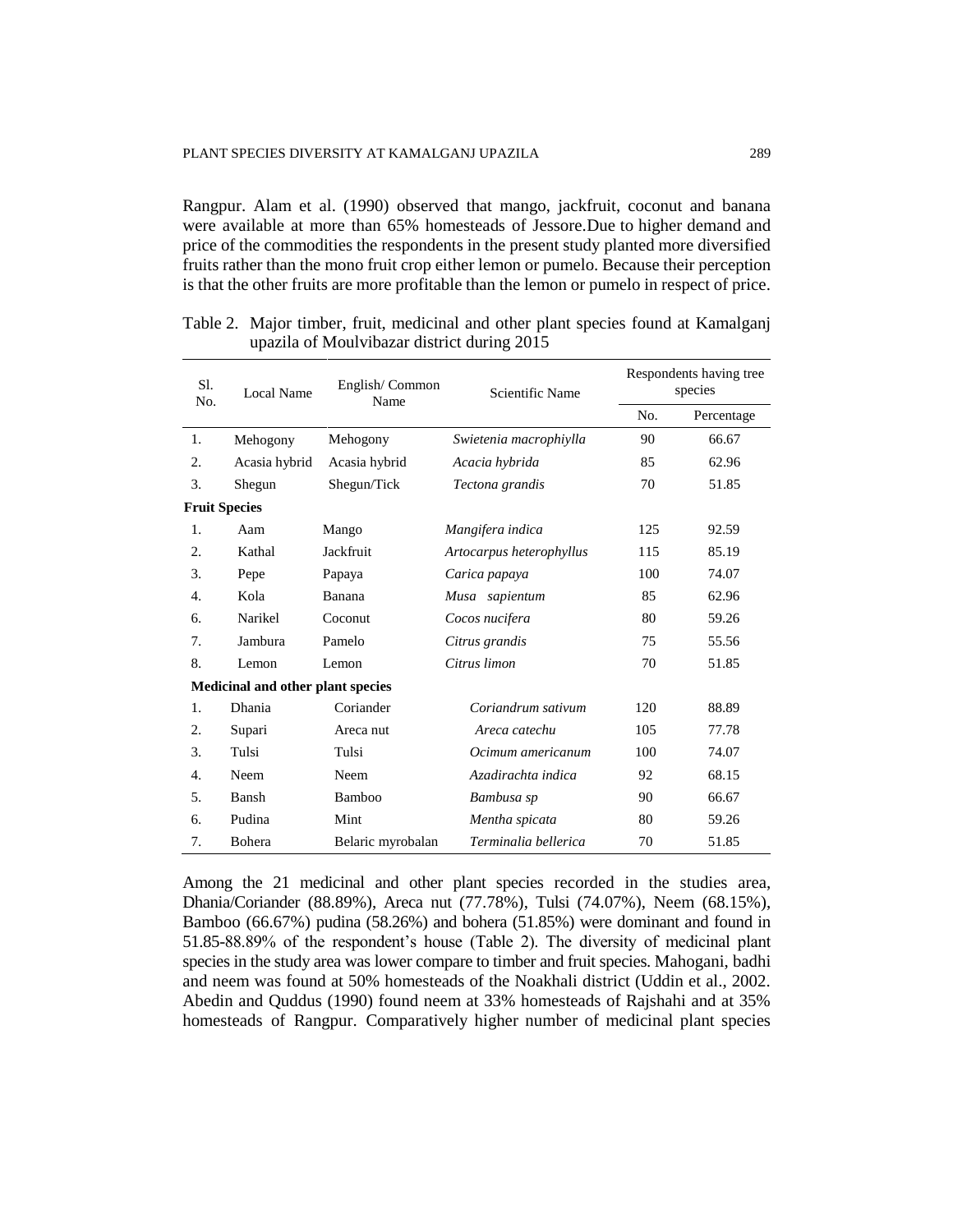diversity was observed by Yasmin et al. (2010) at Tangail and they observed total 35 medicinal plant species. The smaller number of medicinal plant species was observed in the present study due to that the respondents may not be aware about the importance of diversified medicinal plants in their daily life. They are inherited from their ancestors to use some specific medicinal plants in their daily life. Awareness program for planting and using more medicinal plants may be initiated in the study area for the improvement which would be more helpful for their better health

As the same species was found at different respondents homestead, the total percentage was higher than 100

### **Major vegetable species**

Different types of vegetables were found in the study area. A total of 45 vegetable species were recorded in the homestead of the study areas (Table 1). Out of 45 vegetable species the dominants were Chili, Brinjal, Tomato, Cabbage, cauliflower, country bean. Chili, Brinjal, Papaya, Tomato, and Cabbage had maximum percentage (90.37%, 83.70%, 81.48%, 72.59% and 70.37%, respectively) (Table 3). Country bean was found at 81.96% homesteads of Noakhali. Whereas sweet gourd, brinjal were found at more than 50% homesteads of the study area (Uddin et al., 2002). Abedin and Quddus (1990) found country bean at 95% homesteads of Patuakhali and at 48% homesteads of Tangail.

| Local<br>Sl.   |                      | English/       |                                     | Respondents having<br>vegetable species |            |
|----------------|----------------------|----------------|-------------------------------------|-----------------------------------------|------------|
| No.            | Name/Bengali<br>Name | Name           | Scientific Name<br>Common           |                                         | Percentage |
| 1              | Morich               | Chili          | Capsicum annum                      | 122                                     | 90.37      |
| $\overline{2}$ | Begun                | <b>Brinjal</b> | Solanum melongena                   | 113                                     | 83.70      |
| 3              | Pepe                 | Papaya         | Carica papaya                       | 110                                     | 81.48      |
| 4              | Tomato               | Tomato         | Lycopersicon esculentum             | 98                                      | 72.59      |
| 5              | Badhakopy            | Cabbage        | Brassica oleracea Le. Var. Capitata | 95                                      | 70.37      |
| 6              | Plulkopy             | Cauliflower    | Brassica oleracea Le. var. botrytis | 90                                      | 66.67      |
| 7              | Sheem                | Country bean   | Phaseolus sp.                       | 88                                      | 65.19      |
| 8              | Zhinga               | Ridged gourd   | Leuffa acutangula                   | 85                                      | 62.96      |
| 9              | Alu                  | Potato         | Solanum tuberosum                   | 85                                      | 62.96      |
| 10             | Gazor                | Carrot         | Daucus carota                       | 85                                      | 62.96      |
| 11             | Lal shak             | Red amaranth   | Amaranthus tricolor                 | 85                                      | 62.96      |
| 12             | Korolla              | Bitter gourd   | Momordica dioica                    | 80                                      | 59.26      |
| 14             | Pat shak             | Jute Leaf      | Corchorus oletorius                 | 75                                      | 55.56      |

Table 3. Major Vegetable species found at different homestead area of Kamalganj upazila during 2015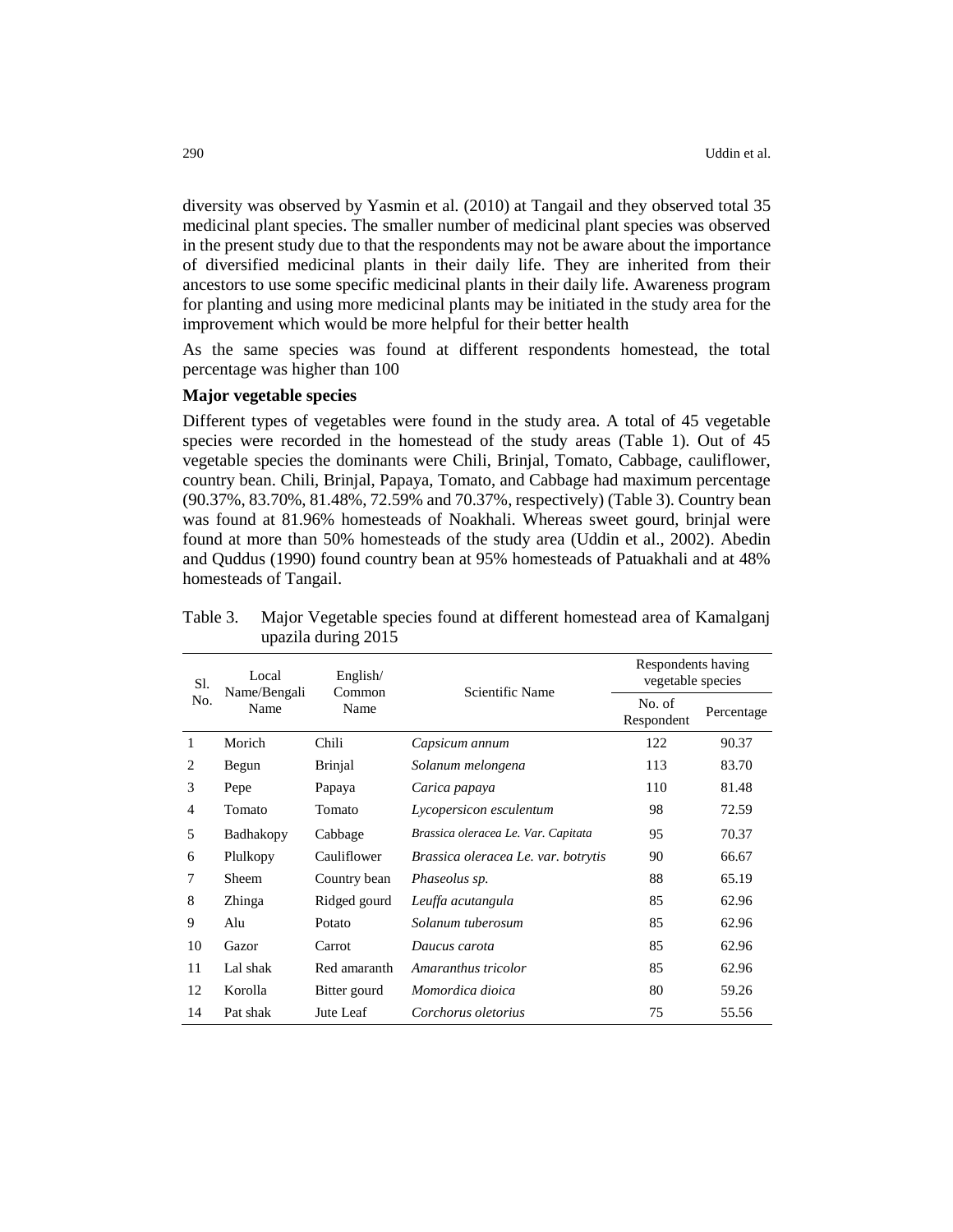#### **Distribution of existing plant species in homestead areas**

Trees/plants present at different homestead area such as front yard, back yard, boundary side, approach road and kitchen side are presented in Table 4, 5 and 6. From table 4 it is revealed that the highest number of fruit plants was present in front yard of homestead (23) followed by back yard (22) and kitchen side (22), compared to boundary side (21), approach road (20). Mango, Jackfruit, Lemon, Coconut was dominated at front yard, back yard and boundary side while in approach road coconut>mango>guava and in kitchen side papaya>lemon>mango, coconut, guava was dominating fruit species (Table 4).

Table 4. Distribution of existing dominant fruit species at different homestead areas of Kamalganj upazila during 2015

| Homestead<br>areas | No of<br>species | Dominant species                                                                                                                                                            |
|--------------------|------------------|-----------------------------------------------------------------------------------------------------------------------------------------------------------------------------|
| Front yard         | 23               | Mango (36)>Lemon (14)>Jackfruit (13)>Coconut (10)>Guava,<br>Papaya (9) > Jamun (8) > Boroi (7) > Pamelo (6) > Litchi, Orange,<br>Dalim (5)>Amra, Kamranga (4)               |
| Back yard          | 22               | Mango (30)>Jackfruit (19)>Lemon (12)>Banana (7)> Litchi, Boroi<br>$(6)$ >Coconut $(5)$ >Jolpai,Jamun $(4)$ >Bael, Amra, Pamelo, Papaya<br>$(3)$ > Pineapple, Kamranga $(2)$ |
| Boundary<br>side   | 21               | Mango (46) > Jackfruit (30) > Coconut (13) > Litchi (10) > Guava<br>(9) > Lemon (7) > Jamun (6) > Pamelo, Jalpai, Satkora(4) > Lotkon (3)                                   |
| Approach<br>road   | 20               | Coconut (10)>Mango (9) >Guava (4) Jackfruit, Litchi, Papaya (3)><br>Bael, Banana, Boroi, Lemon, Pumelo, Golapjam (2)                                                        |
| Kitchen side       | 22               | Papaya (28)>Lemon (9)>Mango, Coconut, Guava (7)>Jackfruit (5)<br>>Banana, Pamelo (3)>Pineapple, Dalim, atafal (2)                                                           |

Timber trees were dominated at boundary side and backyard compare to any other side of homesteads. The highest number of timber species was found in boundary side (27) followed by back yard (25), front yard (19) and approach road (13) and lowest number of timber species was found in kitchen side (2). Koroi>acacia was dominating timber tree species in front yard, Acasia>Mahogony>Koroi were dominated in backyard, boundary and approach road (Table 5).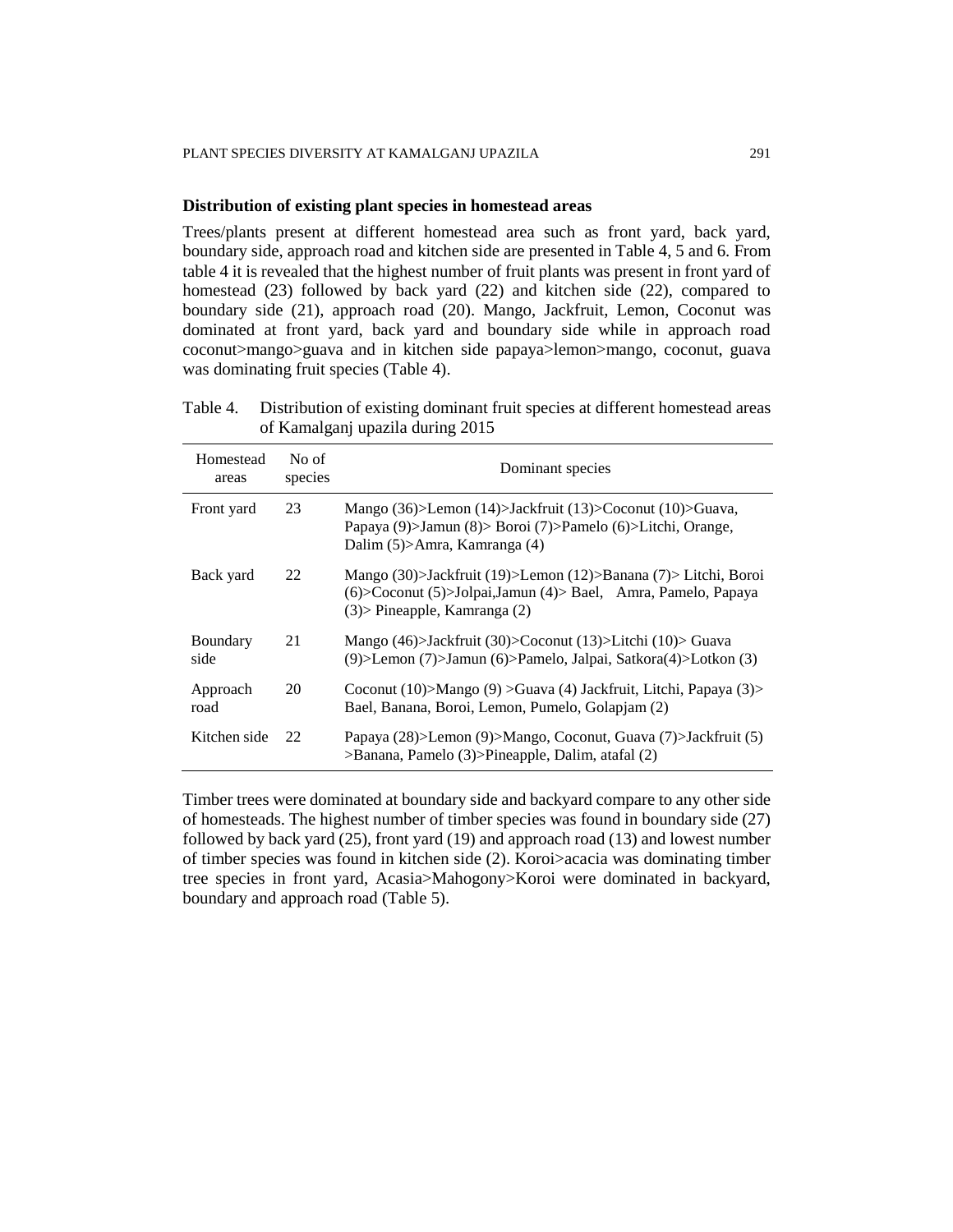| Table 5. Distribution of existing dominant timber tree species with their frequency at<br>different homestead area of Kamalganj upazila |
|-----------------------------------------------------------------------------------------------------------------------------------------|
|                                                                                                                                         |

| Homestead areas | No of<br>species              | Dominant species                                                                                                 |
|-----------------|-------------------------------|------------------------------------------------------------------------------------------------------------------|
| Front yard      | 19                            | Koroi (9)>Acasia (6)> Kadam (4)> Shegun (3)                                                                      |
| Back yard       | 25                            | Acasia (17)>Mahogony (10)>Koroi (6)>Shegun (5)> Mangium<br>(4) > Babla, Kodam, Raintree, Debdaru, Eucalyptus (3) |
| Boundary side   | 27                            | Acasia (35)>Mahogony (24)>koroi (16)>Shegun (8)>Mangium (5)                                                      |
| Approach road   | 13                            | Acasia (6)>Mahogony (5)>Koroi (4)>Shegun (3)>Babla, Kadam (2)                                                    |
| Kitchen side    | $\mathfrak{D}_{\mathfrak{p}}$ | Bot $(1)$ = Koroi $(1)$                                                                                          |

Most of the medicinal and other plant species (20) were found in front yard followed by Back yard (17) and boundary side (12) compare to kitchen (9), and approach road (9) (Table 6). Tulsi was dominating medicinal plant species at front yard and kitchen side on the other hand neem>tulsi>arjun>mehedi were dominated species at back yard, boundary and approach road of the homestead areas (Table 6).

Table 6. Distribution of existing dominant medicinal and other plant species at different homestead areas of Kamalganj upazila during 2015

| Homestead areas         | No of<br>species | Dominant species                                                                              |  |
|-------------------------|------------------|-----------------------------------------------------------------------------------------------|--|
| <b>Medicinal plants</b> |                  |                                                                                               |  |
| Front yard              | 20               | Tulsi (52)>Neem (7)>Mehedi (4)> Amloki, Thankuni (3)> Basok,<br>Chirota, Nayantara, Nemnaam-2 |  |
| Back yard               | 17               | Neem (15)>Tulsi (4)>Amloki, Ginger, Nishinda (3)>Asoke, Basok (2)                             |  |
| Boundary side           | 12               | Neem (15)>Mehedi (5)>Arjun, Basok (4)>Tulsi (3)>Bohera, Chirota,<br>Horitoki (2)              |  |
| Approach road           | 9                | Neem $(8)$ >Arjun, Basok $(3)$ >Mehedi $(2)$ >Pudina, Tejpata $(1)$                           |  |
| Kitchen side            | 9                | Tulsi (13)>Ginger, Mehedi (2)>Kalomegh, Thankuni, Alovera,<br>Ullotkambal, Bohera (1)         |  |
| Other plant species     |                  |                                                                                               |  |
| Front yard              | 7                | Bamboo (8)>Areca nut (5)>Bakul, Dumur, Ginger, Karpur (1)                                     |  |
| Back yard               | 5                | Bamboo (39)>Areca nut (6)>Betel leaf (3)>Agar, Gab (1)                                        |  |
| Boundary side           | 16               | Areca nut (17)>Bamboo (14)>Sajna (3)>Sonalu, Khoksha, Chalta,<br>Hijol, Pitali (2)            |  |
| Approach road           | 11               | Areca nut $(8)$ > Debdaru, Dumur $(2)$                                                        |  |
| Kitchen side            | $\overline{4}$   | Pitali $(2)$ > Sajna, Dumur, Gab $(1)$                                                        |  |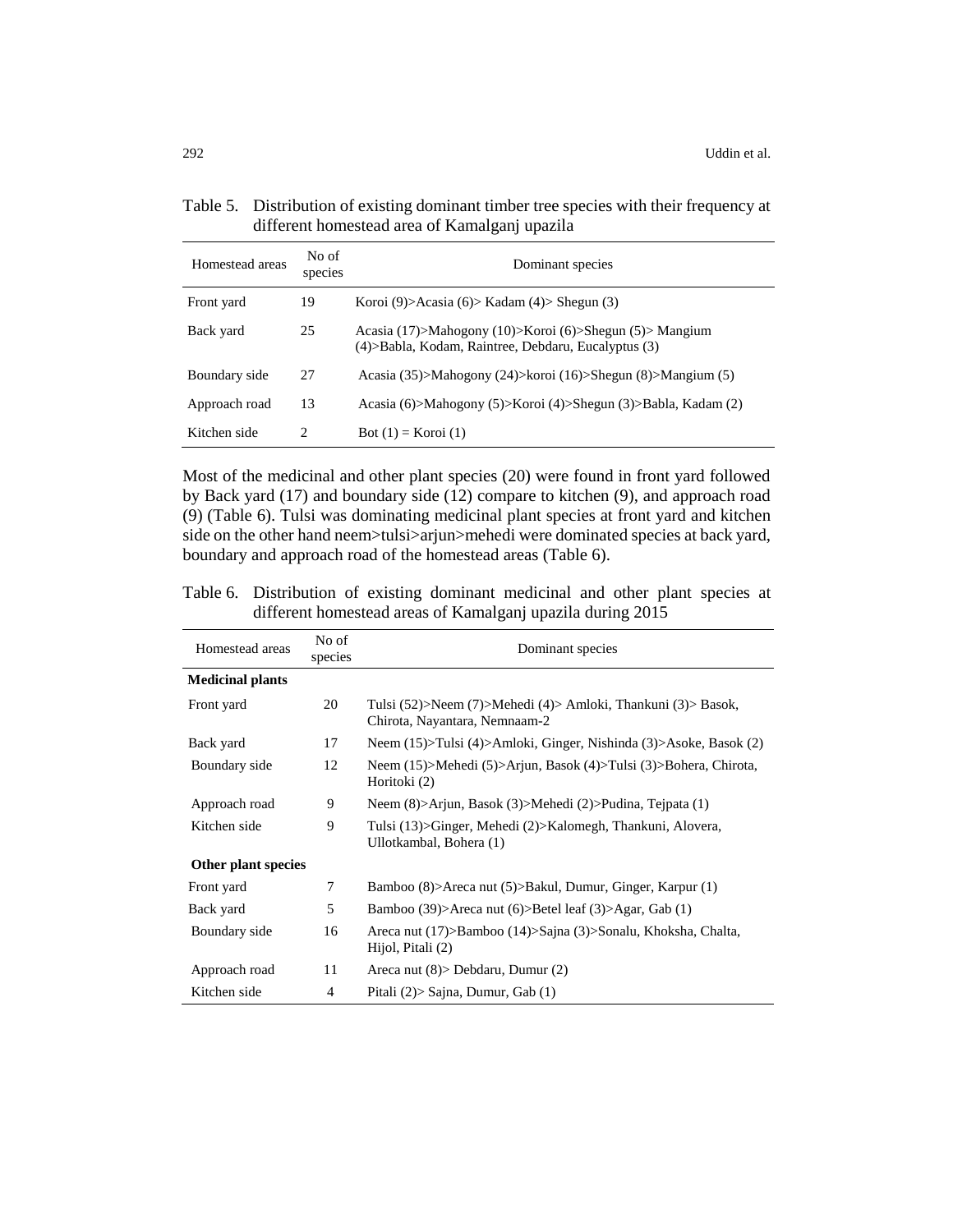# **Shannon-Weaver Diversity Indices of plant species in different unions**

Considering plant species diversity, high diversity  $(H' = 0.75-0.89)$  was found in different unions of Kamalganj Upazila (Table 7). Among all the plant species, the higher diversity was found in fruit species ( $H' = 0.89$ ) followed by timber species ( $H' =$ 0.84), medicinal plant species (H' = 0.82), and other plant species (H' = 0.75).

High Shannon-Weaver Diversity Indices (SWDI) of fruit species was found  $(H' =$ 0.79-0.99) in all unions except in Kamalganj union where moderate fruit species diversity (0.73%) was observed. The highest fruit species diversity was found in Islampur (Hʹ =0.99) followed by Alinagar, Madhabpur and Adampur (Hʹ =0.96, 0.95 and 0.94) respectively. Uddin et al. (2006) found moderate to high diversity in coconut in the Philippines. Foale (1992) opined that many coconut populations had high diversity as a result of addition of new genetic materials.

Shannon-Weaver Diversity Indices (SWDI) of timber species was high (Hʹ = 0.76-0.93) in all unions except medium in Patanushar union  $(H' = 0.73\%)$ . The highest timber species diversity was found in Adampur (Hʹ =0.93) followed by Islampur, Madhabpur and Alinagar ( $H' = 0.90$ , 0.90 and 0.88).

For medicinal species Shannon-Weaver Diversity Indices (SWDI) was high  $(H' =$ 0.77-0.96) in all unions except medium in Adampur (Hʹ =0.73) and Munshibazar union (0.62%). The highest medicinal plant species diversity was found in Shamshernagar (H $^{\prime}=0.96$ ) followed by Alinagar, Kamalganj, Patanushar and Madhabpur (H $^{\prime}=0.90$ , 0.90, 0.87 and 0.86).

Shannon-Weaver Diversity Indices (SWDI) of other plant species was high  $(H' =$ 0.75-0.96) in all unions except medium in Kamalganj ( $H' = 0.67$ ) and Munshibazar ( $H'$  $=0.62$ ) and low in Islampur union (H' $=0.42$ ). The highest other plants species diversity was found in Shamshernagar (Hʹ =0.96) followed by Rahimpur, Alinagar and Adampur  $(H' = 0.88, 0.84, and 0.84).$ 

Considering the unions of Kamalganj Upazila, the high plant species diversity was found in all the unions ( $H' = 0.77{\text -}0.90$ ), except Munshibazar union ( $H' = 0.73$ ) where moderate plant species diversity was found. Among all the unions, the highest plant species diversity was found in Alinagar (H'=0.90) followed by Shamshernagar (H'=0.89), Madhabpur (H' =0.87), Adampur (H' =0.86), Patanushar (H'=0.83), Rahimpur (H' = 0.81), Kamalganj (H' = 0.78) and Islampur (H' = 0.77).

Measuring the Shannon-Weaver Diversity Indices (SWDI), the H′ is the direct method of determining the diversity among the plant species which ranges from 0 to 1, where 1 indicates the maximum diversity. The higher the diversity index, the more diverse the population. The H' values  $\geq$  0.75 indicates the high diversity, H'= 0.50-0.75 indicates moderate diversity and H' <0.50 indicates the low diversity (Jamago, 2000). Plant diversity was also measured in a similar way by Kete (2001), Thuy (2002) and Uddin et al. (2006) in coconut.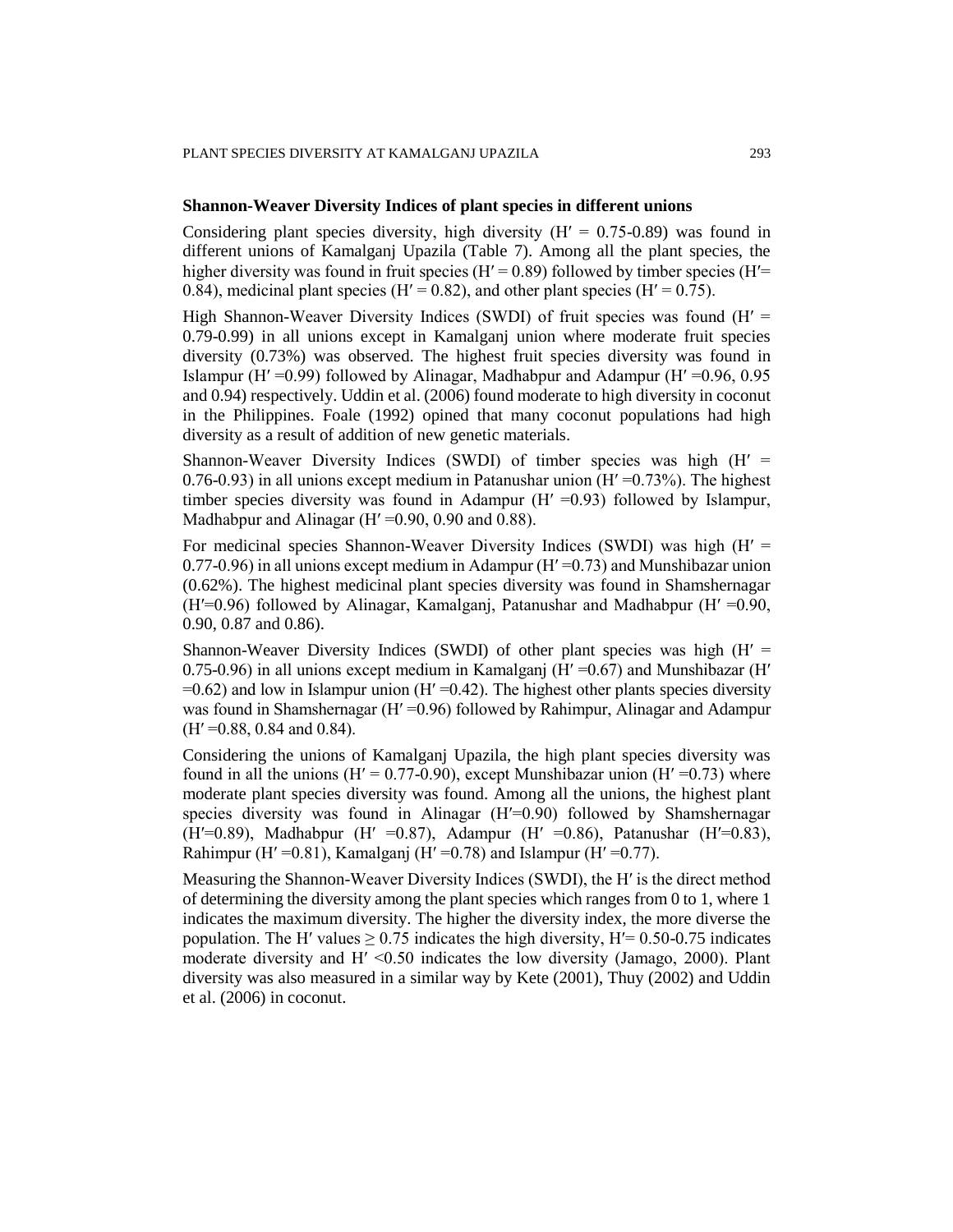|               | SWDI (H') of Plant Species |              |           |              |      |
|---------------|----------------------------|--------------|-----------|--------------|------|
| Union         | <b>Fruit trees</b>         | Timber trees | Medicinal | Other plants | Mean |
|               |                            |              | plants    |              |      |
| Kamalganj     | 0.73                       | 0.82         | 0.90      | 0.67         | 0.78 |
| Alinagar      | 0.96                       | 0.88         | 0.90      | 0.84         | 0.90 |
| Islampur      | 0.99                       | 0.90         | 0.77      | 0.42         | 0.77 |
| Patanushar    | 0.92                       | 0.73         | 0.87      | 0.80         | 0.83 |
| Adampur       | 0.94                       | 0.93         | 0.73      | 0.84         | 0.86 |
| Madhabpur     | 0.95                       | 0.90         | 0.86      | 0.75         | 0.87 |
| Munshibazar   | 0.92                       | 0.76         | 0.62      | 0.62         | 0.73 |
| Shamshernagar | 0.80                       | 0.82         | 0.96      | 0.96         | 0.89 |
| Rahimpur      | 0.79                       | 0.80         | 0.77      | 0.88         | 0.81 |
| Mean          | 0.89                       | 0.84         | 0.82      | 0.75         | 0.83 |

Table 7. Shannon-Weaver Diversity Indices (SWDI) of plant species at different unions of Kamalganj Upazila under Moulvibazar district

## **Shannon-Weaver Diversity Indices of plant species at different homestead areas**

Considering plant species diversity high plant species diversity was found at different homestead areas in Kamalganj Upazila (Table 8). Among all the plant species, the higher diversity was found in timber species ( $H' = 0.90$ ) followed by fruit species ( $H' = 0.90$ ) 0.82), medicinal plant species and other plant species ( $H' = 0.76$  each).

High Shannon-Weaver Diversity Indices (SWDI) of fruit species was found ( $H' =$ 0.75-0.89) in different homestead areas in Kamalganj upazila. The highest fruit species diversity was found in approach road ( $H' = 0.89$ ) followed by front yard and Back yard ( $H'$ =0.84 and 0.81) respectively. Uddin et al. (2006) found moderate to high diversity in different coconut orchards in the Philippines. Foale (1992) opined that many coconut populations had high diversity as a result of addition of new genetic materials.

Shannon-Weaver Diversity Indices (SWDI) of timber species was also high  $(H' =$ 0.80-1.00) at different homestead areas of the studied upazila. The highest timber species diversity was found at kitchen side  $(H<sup>r</sup> = 1.00)$  followed by approach road and front yard  $(H'=0.93$  and 0.90).

For medicinal species Shannon-Weaver Diversity Indices (SWDI) was medium to high  $(H' = 0.61-0.85)$  in different homestead areas. The highest fruit species diversity was found in approach road (H' =  $0.85$ ) followed by boundary and back yard (H' =  $0.83$ ) and 0.82).

Shannon-Weaver Diversity Indices (SWDI) of other plant species was high  $(H' =$ 0.76-0.96) in different homestead areas except back yard where low diversity was found  $(H' = 0.48)$ . The highest other plant species diversity was found in kitchen side  $(H' = 0.96)$  followed by approach road  $(H' = 0.84)$ .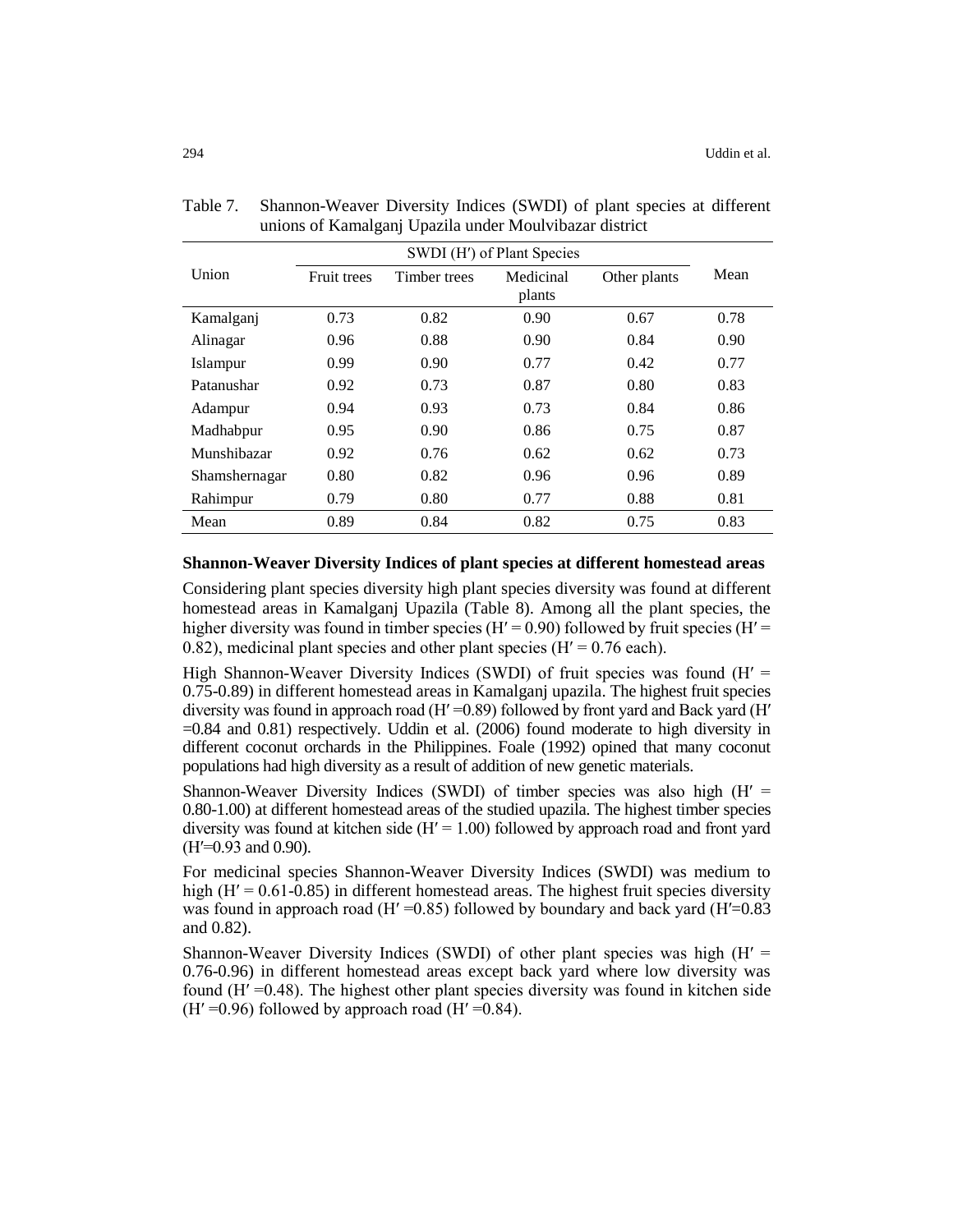Considering different homestead areas of Kamalganj Upazila, the high plant species diversity was found at different homestead areas except back yard where moderate plant species diversity was observed  $(H = 0.74)$ . On an average high plant species diversity was found in different homestead areas considering different plant species in Kamalganj upazila ( $H = 0.81$ ).

| <b>Different</b>   | SWDI (H') of Plant Species |              |                     |              |      |
|--------------------|----------------------------|--------------|---------------------|--------------|------|
| homestead<br>areas | <b>Fruit trees</b>         | Timber trees | Medicinal<br>plants | Other plants | Mean |
| Boundary side      | 0.75                       | 0.80         | 0.83                | 0.76         | 0.79 |
| Front yard         | 0.84                       | 0.90         | 0.61                | 0.78         | 0.78 |
| Back yard          | 0.81                       | 0.86         | 0.82                | 0.48         | 0.74 |
| Kitchen side       | 0.79                       | 1.00         | 0.71                | 0.96         | 0.87 |
| Approach road      | 0.89                       | 0.93         | 0.85                | 0.84         | 0.88 |
| Mean               | 0.82                       | 0.90         | 0.76                | 0.76         | 0.81 |

Table 8. Shannon-Weaver Diversity Indices (SWDI) of plant species at different homestead areas of Kamalganj Upazila under Moulvibazar district

# **Relationship between diversified plant species and selected characteristics of the respondents**

Table 9 represents the relationship between selected characteristics of the respondents and the plant species diversity observed in different homestead areas in Kamalganj upazila. Most of the studied characters of the respondents like annual income, farm size, socio-economic condition, homestead size, expenditure and education of the respondents were positively correlated with the number of diversified plant species except age and family size of the respondents.

# **Plant species diversity and age of the respondents**

The results indicated that the computed value of r between plant species diversity and age of the respondents was -0.116 indicated there was negative relationship between plant species diversity and the age of the respondents.

## **Plant species diversity and education of the respondents**

The computed value of r between plant species diversity and education of the respondents was 0.718 at 0.05 level of probability indicated there was significant positive relationship between plant species diversity and the education of the respondents.

#### **Plant species diversity and family size of the respondents**

The results indicated that the computed value of r between plant species diversity and age of the respondents was -0.340 indicated there was negative relationship between plant species diversity and the family size of the respondents.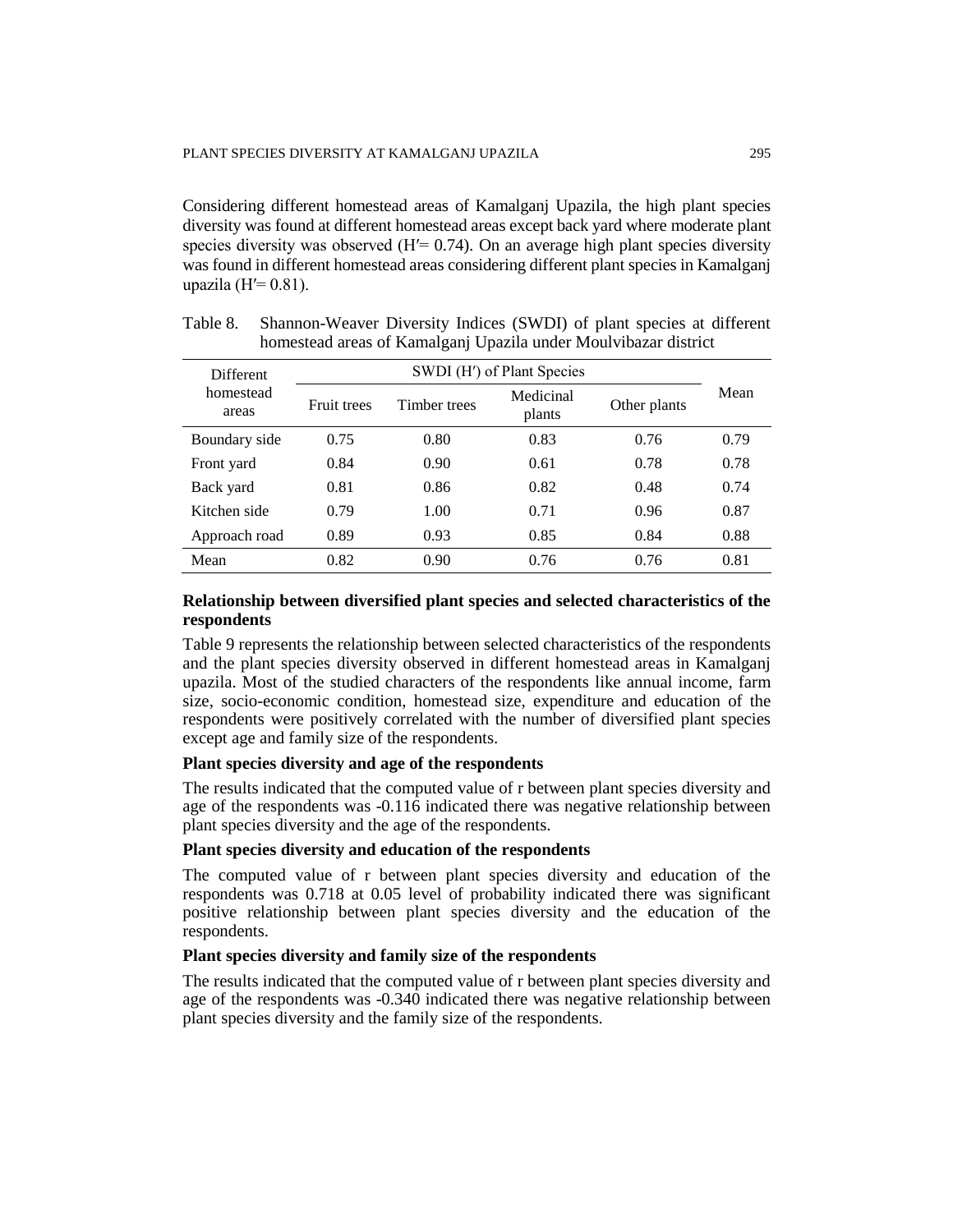# **Plant species diversity and farm size of the respondents**

The computed value of r between plant species diversity and farm size of the respondents was 0.925 at 0.05 level of probability indicated there was significant positive relationship between plant species diversity and the farm size of the respondents.

# **Plant species diversity and homestead size of the respondents**

The computed value of r between plant species diversity and homestead size of the respondents was 0.755 at 0.05 level of probability indicated there was significant positive relationship between plant species diversity and the homestead size of the respondents.

# **Plant species diversity and annual income of the respondents**

The computed value of r between plant species diversity and annual income of the respondents was 0.956 at 0.05 level of probability indicated there was significant positive relationship between plant species diversity and the annual income of the respondents.

# **Plant species diversity and family expenditure of the respondents**

The computed value of r between plant species diversity and family expenditure of the respondents was 0.727 at 0.05 level of probability indicated there was significant positive relationship between plant species diversity and the family expenditure of the respondents.

# **Plant species diversity and savings of the respondents**

The computed value of r between plant species diversity and savings of the respondents was 0.328 at 0.05 level of probability indicated there was significant positive relationship between plant species diversity and the family savings of the respondents.

# **Plant species diversity and knowledge on homestead agroforestry of the respondents**

The computed value of r between plant species diversity and knowledge on homestead agroforestry of the respondents was 0.467 at 0.05 level of probability indicated there was significant positive relationship between plant species diversity and the knowledge on homestead agroforestry of the respondents.

# **Plant species diversity and socioeconomic condition of the respondents**

The computed value of r between plant species diversity and socioeconomic condition of the respondents was 0.896 at 0.05 level of probability indicated there was significant positive relationship between plant species diversity and the socioeconomic condition of the respondents.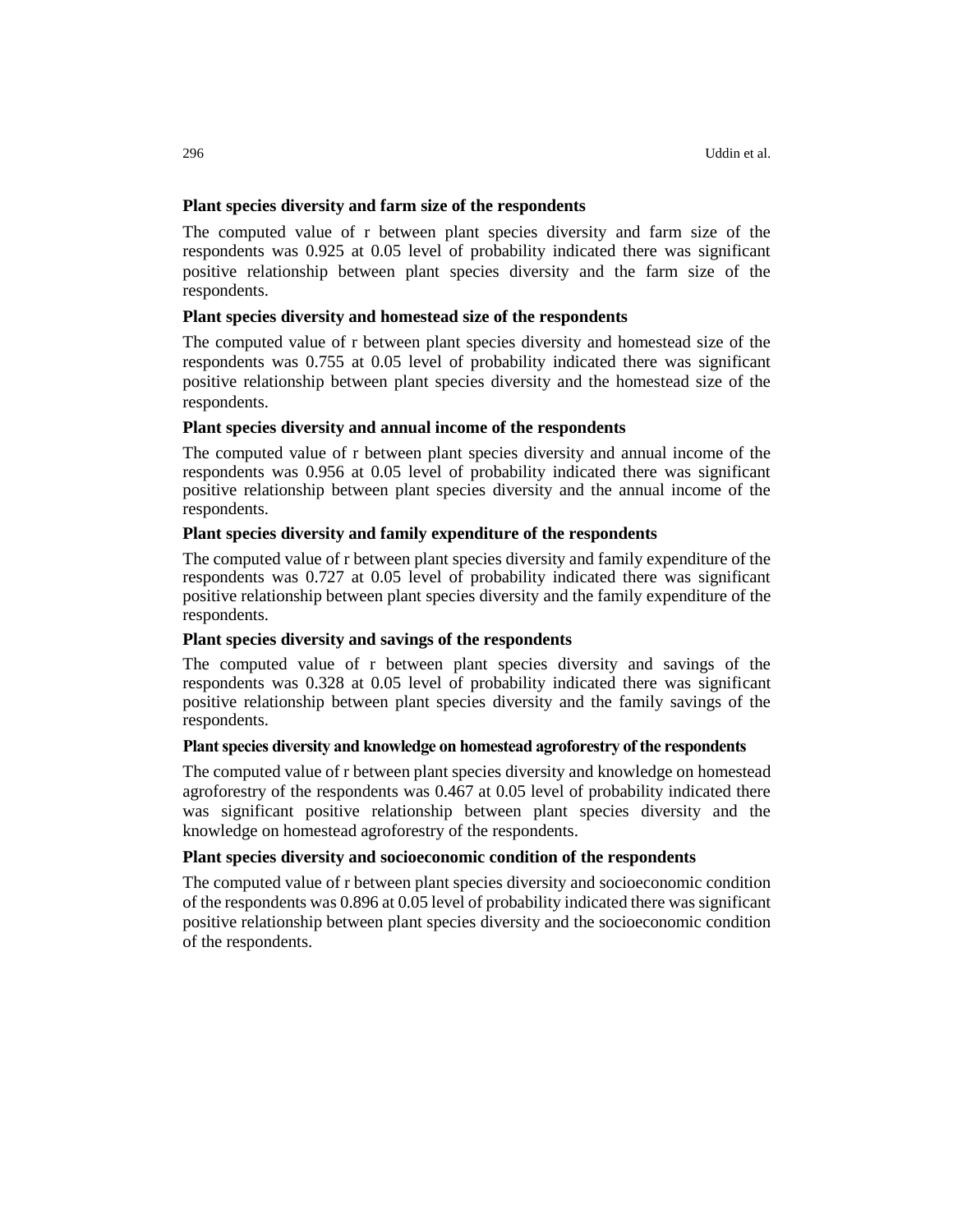|                               | Respondents' characteristics        | Pearson's Coefficient of<br>correlation (r) |
|-------------------------------|-------------------------------------|---------------------------------------------|
|                               | Age                                 | $-0.116$ (NS)                               |
|                               | Education                           | $^{(**)}$<br>0.718                          |
| Plant species<br>diversity Vs | Family size                         | $(*)$<br>$-0.340$                           |
|                               | Farm size                           | (**)<br>0.925                               |
|                               | Homestead size                      | $^{(\ast\ast)}$<br>0.755                    |
|                               | Annual income                       | $(**)$<br>0.956                             |
|                               | Expenditure                         | $(**)$<br>0.727                             |
|                               | Savings                             | 0.328                                       |
|                               | Knowledge on homestead agroforestry | $(**)$<br>0.467                             |
|                               | Socio-economic conditions           | (**)<br>0.896                               |

| Table 9. Relationship between the selected characteristics of the respondents with |
|------------------------------------------------------------------------------------|
| numbers of diversified plant species at Kamalganj upazila                          |

From the study it was found that the high plant species diversity was found in the study area which was positively correlated with education, farm and homestead size, annual income and expenditure, savings, knowledge on homestead agroforestry and the socio-economic conditions of the respondents. On the contrary, family size and age of the respondents negatively correlated with plant species diversity. This is due to that with the increasing of age and family size of the respondents they became much needier and their expenditure for the family needs were also increased. Due to increasing of family demand they cut down some of the trees and sold those to meet up their demand and thus the plant species diversity decreased and thus plant diversity was negatively correlated with age and family size of the respondents.

#### **CONCLUSION**

In may be concluded that the high diversity of plant species was observed in Kamalganj Upazila. However, fruit species diversity was the highest among the three categories of plant species followed by timber species and medicinal plant species at Kamalganj upazila whilst considering different homestead areas diversity of timber species was higher. There was a positive correlation between numbers of plant species diversity with most of the selected characteristics of the respondents indicated the improvement of livelihood of the respondents due to presence of diversified plant species in the homestead area. Hence, increasing the diversified plant species in the homestead area could be an option to improve the food and nutritional security along with socio-economic condition of the respondents in the study area.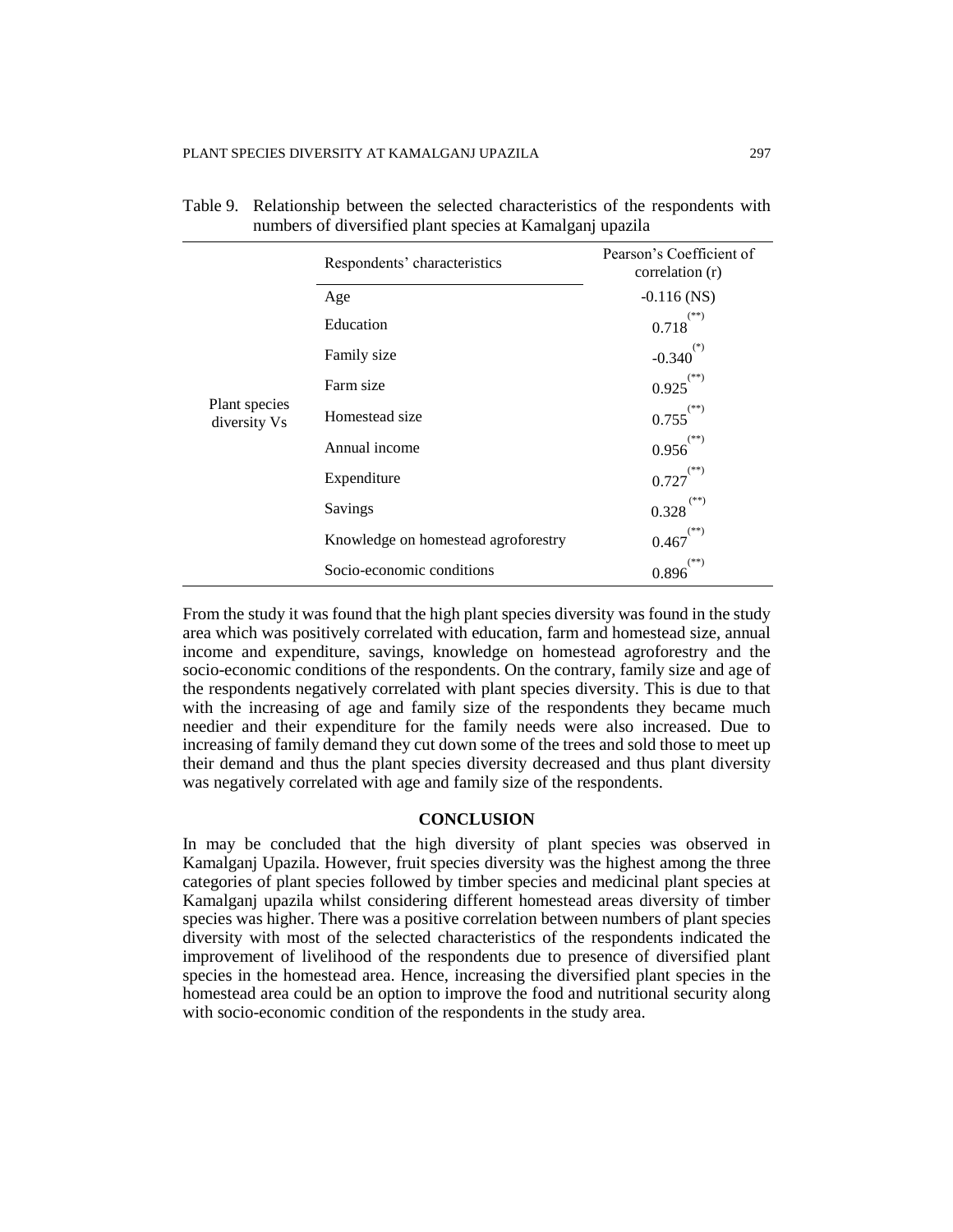#### **REFERENCES**

- Abedin, M.Z. and Quddus, M.A. (1990). Household fuel situation, homegarden and agroforestry practice at six agro-ecologically different locations of Bangladesh. In: Homestead plantation and Agroforestry in Bangladesh (Editors: M.Z. Abedin; C. K. Lai and M.A. Ali), BARI, Gazipur, Bangladesh. Pp. 19-53.
- Alam, M.S., Haque, M.F., Abedin, M.Z. and Akter, S. (1990). Homestead trees and household fuel uses in and around the FSR site, Jessore. In: Homestead plantation and agroforestry in Bangladesh (Editors: M.Z. Abedin; C. K. Lai and M.A. Ali), BARI, Gazipur, Bangladesh. Pp. 106-119.
- Alam, M. (2011). Tropical homegardens in Bangladesh: Characteristics and sustainability. In: alternative farming Systems, biotechnology, drought Stress and ecological fertilisation (Editor: E. Lichtfouse), *Springer.* Pp. 245-262.
- Foale, M.A. (1992). Coconut genetic diversity: present knowledge and future research needs. In: Coconut genetic resources. Proceedings of IBPGR workshop held in Chipanas, Indonesia. International Crop Network Series No. 8. IPGRI, Rome. Pp. 46-52.
- Jamago, J.M. (2000). Morpho-agronomic and molecular diversity of the Philippines mungbean germplasm. MS Thesis. Plant Genetic Resources Conservation and Management, University of Philippines Los Baños (UPLB), Laguna, Philippines. Pp.141.
- Kabir, M., and Webb, E.L. (2008). Can home gardens conserve biodiversity in Bangladesh? *Biotropica*, 40: 95-103.
- Kete, T.N. (2001). GIS-aided morphological diversity assessment of coconut (*Cocos nucifera* L.) in three southern Tagalog Provinces, Philippines. MS Thesis. Plant Genetic Resources Conservation and Management, University of Philippines Los Baños (UPLB), Laguna, Philippines. Pp. 115.
- Kumar, B.M. and Nair, P.K.R. (2004). The enigma of tropical homegardens. *Agroforestry Systems*, 61: 135-152.
- Miah, M.D. and Hossain, M.K. (2002). Tree resources in the floodplain areas of Bangladesh. *Schweiz Z Forstwes*, 153: 385-391.
- Sadaat, M.N. (2007). A study on the homestead agroforestry of three selected unions of Gobindagonj upazila in Gaibandha district. M.S. thesis, Department of Agroforestry, BAU, Mymensingh
- Thuy, N.T.L. (2002). Morphological diversity, genetic erosion and indicators of in situ conservation of coconut (*Cocos nucifera L.*) in Vietnum. MS Thesis. Plant Genetic Resources Conservation and Management, University of Philippines Los Baños (UPLB), Laguna, Philippines.
- Uddin, M. S., Rahman, M.J., Mannan, M.A., Begum, S.A., Rahman, A.F.M.F. and Haq, M.F. (2002). Plant biodiversity in the homesteads of saline area of southeastern Bangladesh. *Pakistan Journal of Biological Sciences*, DOI: 10.3923/pjbs.2002.710.714.
- Uddin, M.S., Sangalang, J.B. and Borromeo, T.H. (2006). Study on diversity of selected coconut populations in northern Luzon, the Philippines. *Bangladesh Journal of Agricultural Research*, 31(1): 139-152.